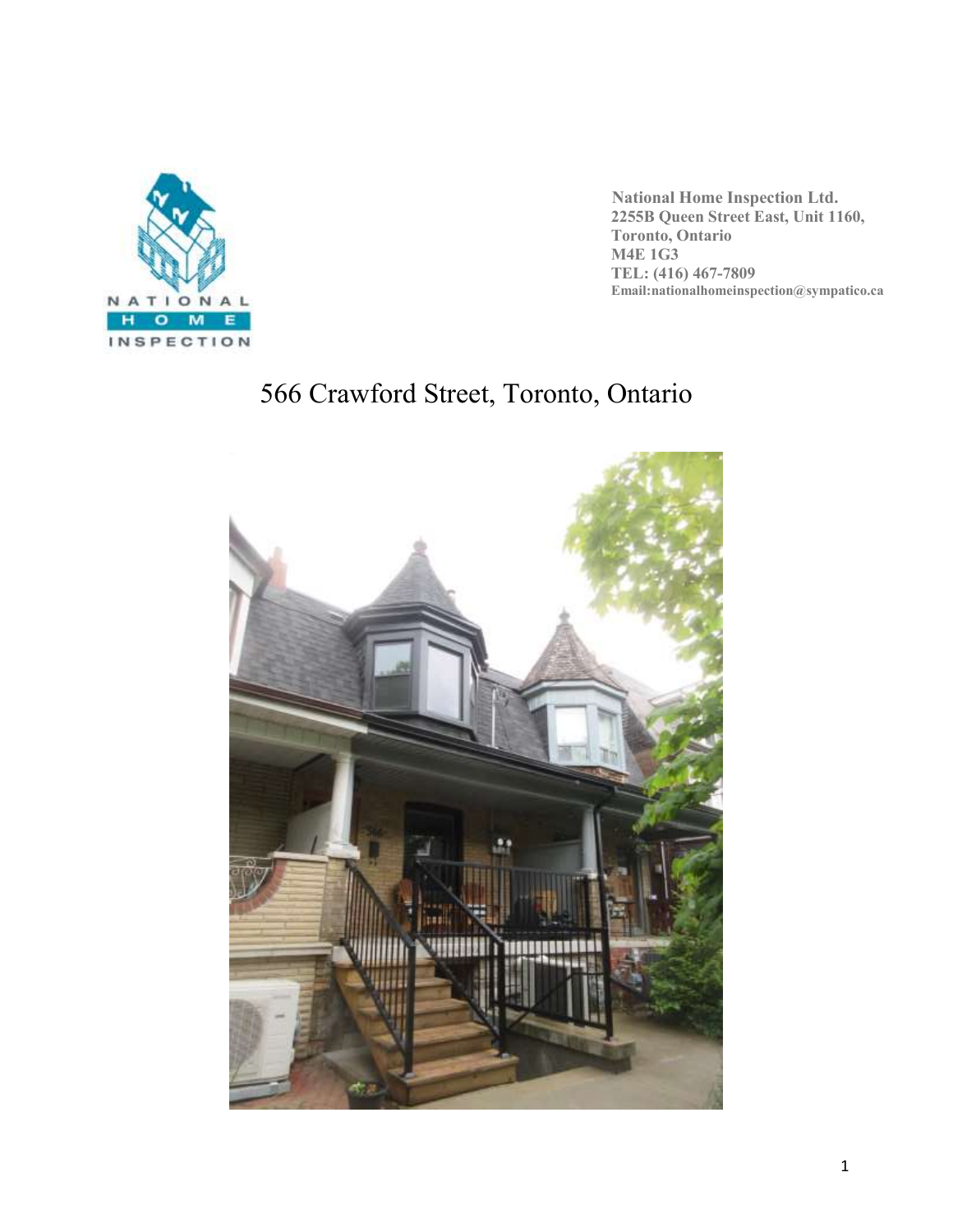#### June 7, 2022

#### **SUMMARY INSPECTION REPORT**

PROPERTY: 566 Crawford Street, Toronto, Ontario

#### *It is recommended that the Detailed Inspection Report following this Summary report be read thoroughly.*

 This attached solid brick masonry Century aged home was found to be in good structural condition and extensive renovations were completed about six years ago. This included lowered the basement floor level and underpinning the foundation walls. The roofing membranes were found to be in good condition, the exterior wall brickwork is for the most part intact, and the windows throughout the home have been replaced and contain thermalpane glass. The home is provided with a 200-amp electrical service, two separately metered circuit breaker panels and it has been rewired. The high-efficiency furnace and central air-conditioner are about six years old and separate ductless heat pump system services the basement apartment. The water supply piping is primarily composed of modern plastic Polyethylene PEX materials and a one inch diameter incoming supply pipe provides good water pressure.

 Repairs identified in this report and that should be expected over the improving clearances at the third floor roof deck to accommodate drainage and upgrading the insulation in some of the attic spaces. Additional expenses will be incurred where an estimate was not provided.

If there are any further questions with regards to the report or inspection, please call.

*NATIONAL HOME INSPECTION LTD. MARK N. GODDARD B.A. Sc. GEOTECHNICAL ENGINEERING REGISTERED HOME INSPECTOR (R.H.I.) SINCE 1983*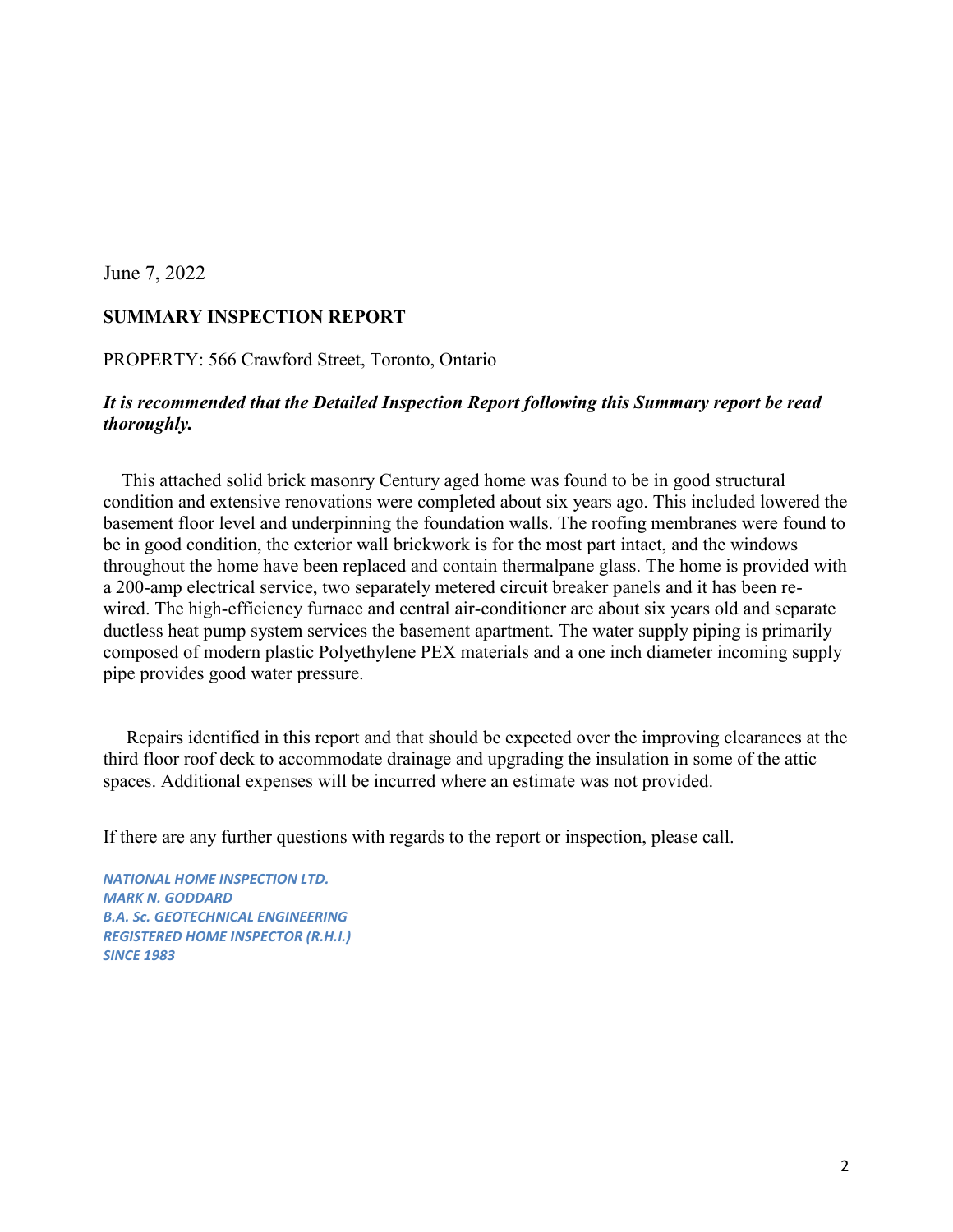

 **National Home Inspection Ltd. 2255B Queen Street East, Unit 1160, Toronto, Ontario M4E 1G3 TEL: (416) 467-7809 Email:nationalhomeinspection@sympatico.ca**

June 7, 2022

INSPECTION REPORT

PROPERTY: 566 Crawford Street, Toronto, Ontario

Inspector: Mark Goddard Client: Linda Tickens

# **INTRODUCTION**

 The following report is for use by the above client only. Recommendations by the inspector are located below each paragraph heading and have been identified as one of the following:

P: priority repair/safety concern within the next 1 year. M: monitor. G: general recommendation/maintenance.

- ESTIMATED AGE OF HOUSE: over one hundred years

- BUILDING TYPE: two and  $1/2$  storey attached
- FRONT OF HOUSE FACES: east
- UTILITIES STATUS: all on
- SOIL CONDITIONS: wet
- WEATHER: raining
- HOUSE OCCUPIED: basement unit only
- WATER SOURCE: public
- SEWAGE DISPOSAL: public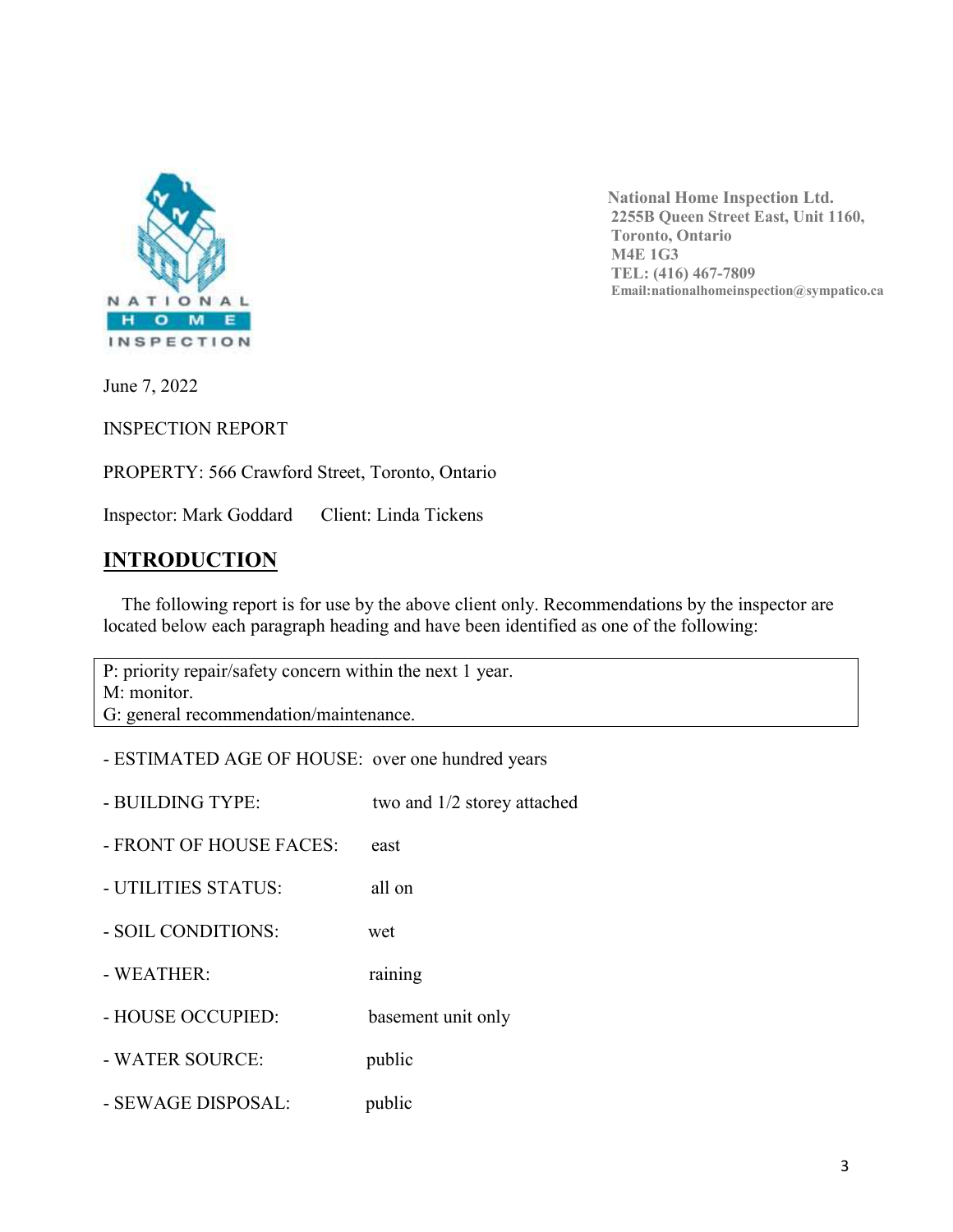#### **STRUCTURE**

 1.01 Foundation: The original foundation walls are constructed of stone and mortar. From a structural standpoint, the foundation appears to be in good condition. The structural components in the basement (ie. foundation and flooring system) could not be fully examined due to the finished nature of the walls and ceilings. The foundation walls beneath the front porch and adjacent to the furnace room at the northeast corner are constructed of concrete blocks and these will have been installed with construction of the exterior stairwell entrance to the basement.

 The basement floor has been lowered in the past and the original foundation walls were resupported with an underpinning method. The integrity of this type of structural work could not be confirmed, though there does not appear to be any abnormal settlement in the foundation. This underpinning is visible on the north side of the basement apartment.

 1.02 Water penetration: No water seepage was detected in the accessible areas of the basement. Most water seepage problems are a result of poorly functioning eavestroughs and downspouts, and poor surface drainage near the home. Ensure that all surface water and discharging water from the downspouts flows away from the foundation walls. There is evidence to indicate that an interior foundation drain system was installed when the basement floor level was lowered and water collected by this drain will be controlled by a sump pump in the front cold cellar.

 1.03 Exterior walls: The exterior walls are constructed of solid brick masonry. The brickwork is a structural component and supports some of the load of the house.

 1.04 Interior framing: None of the floor joists supporting the main floor could be inspected due to the finished nature of the basement ceiling. These joists are composed of 2" by 10" lumber.

 1.06 Termites: Due to the finished nature of the basement, little of the wood framing was visible. Consequently, the presence or absence of termite activity or damage could not be determined.

 1.07 Roof framing: The sheathing and framing below most sections of the roof structure could not be examined due to a lack of access. There is no indication from the exterior that any significant deficiencies exist with the roof structure. The visible framing in the attic space at the front of the third floor and in the rear corner knee-wall cavities appears to be intact.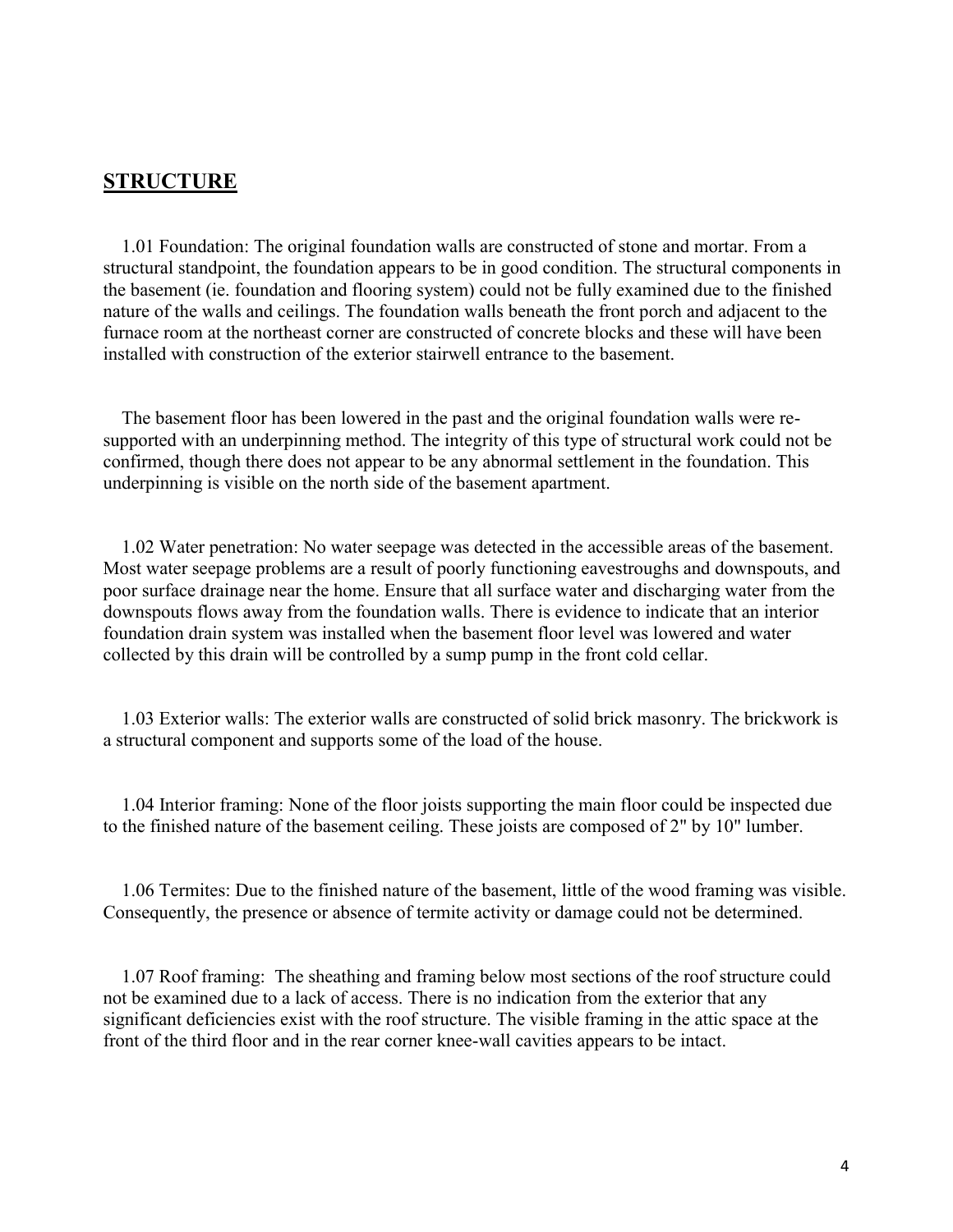## **GENERAL EXTERIOR**

 2.01 Surface drainage: The land should show a positive slope away from the house on all sides. This ensures good surface drainage and reduces the possibility of water seepage problems in the basement. An exterior stairwell drain is provided at the bottom of the basement walkout and it should be kept clear of debris. The water in the trap at the base of the drain may be at risk of freezing during the winter months.

M: the narrow concrete walkway between the homes at the southwest corner should be monitored for eventual replacement to ensure that all surface water is directed beneath the rear deck and to the rear of the property.

 2.02 Window wells: Their purpose is to allow the grade to be raised above the window sill and prevent water from ponding beside the window. Correct grading of the soil should be maintained around the perimeter of window wells to prevent erosion of soil. The two window wells on the south and west sides at the rear appear to be intact and they are fitted with drains that are likely connected to the sump pump in the basement cold cellar.

 2.03A Asphalt roofing shingles: Typically, this type of roofing material will last 15 to 20 years, though some of the heavier grade shingles will last up to 30 years. All flashings around roof projections should be checked annually to ensure that there is a watertight seal. Slopes that face south and west receive more sunlight and generally wear faster. The asphalt shingles on the pitched roof appear to have been installed about five years ago and they were found to be in good condition. There is one layer of asphalt shingles present in all locations. The roof was fully accessed and walked upon at the time of the inspection.

M: the Hydro conduit flashings at the lower front should be monitored and resealed if necessary.

M: the asphalt shingles above the porch at the lower front are on a very shallow pitched roof. An ice-and-water shield membrane must be present beneath the shingles in this location and it appears to have been installed. These shingles will be more at risk of premature wear.

 2.03F Modified Bitumen membrane roof: There are a number of different products for this roofing system. The installation typically involves a two-ply application with the seams sealed with either hot tar or heat sealed with a propane torch. They are usually a reliable roof cover and typically last in excess of twenty years depending on the product and the installation. There is a Modified Bitumen roofing membrane on the flat roof above the third floor that appears to have been installed about ten to twelve years ago. It was found to be in generally good condition.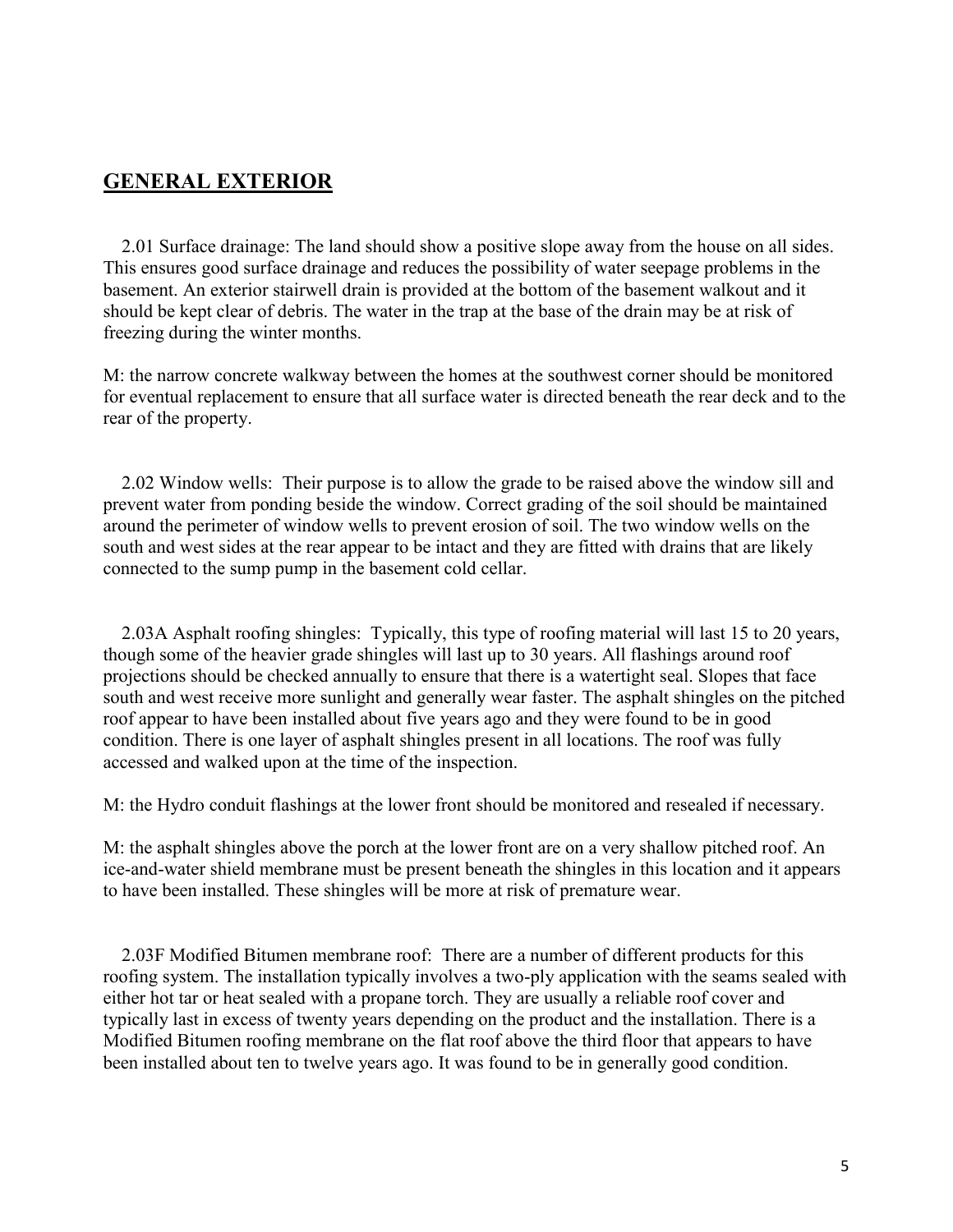The Modified Bitumen flat roofing membrane below the deck at the rear of the third floor could not be properly viewed and its full condition could not be determined. However, it will have been installed at the same time as the asphalt shingles and it appears to be about five years old. Debris may have to be periodically removed from the space beneath the deck to ensure unobstructed water flow.

M: the metal flashing at the leading edge of the flat roof above the third floor should be monitored and it may have to be modified to remove the raised lip.

M: some of the supporting wood beneath the deck on the upper rear flat roof has been installed in a fashion that will obstructed water flow. There should be improved clearances at the intersection between the asphalt shingles on the pitched roof and the flat roofing membrane to prevent ponding of water. This adjustment to the deck should be coordinated with construction of railings in this location. Furthermore, the small deck landing surface near the exterior door should be lowered in elevation to improve clearances at the door threshold. (Approximate Cost: \$750 to \$1,000)

 2.07A Brick Chimneys: They provide protection and a chase for exhaust flues from fireplaces and heating systems. The chimney should be plumb and square. A cap normally protects the top of the chimney and sheds water away to minimize deterioration of the masonry. The flashings between the chimney and the roof should be checked on an annual basis for watertight seal. The brick chimney on the north side contains one flue for this home and it is no longer in use. The brickwork in the chimney is largely intact.

G: some of the mortar between bricks is loose near the top of the chimney and localized tuckpointing repairs should be completed. The gaps in the concrete cap should be filled and sealed to prevent water entry.

 2.08 Eavestroughs: They provide roof drainage and help prevent water collection around the foundation. The system must be kept free of debris and checked regularly for loose sections and leaky seams. The eavestroughs and downspouts at the lower front and upper rear are made of aluminum. The downspouts discharge onto the surrounding land.

P: a section of the eavestrough at the upper southwest corner should be resecured to the fascia. The extension on the downspout at the southwest corner should be elevated and improved to ensure that all discharging water is properly controlled in the backyard. (Approximate Cost: \$100 to \$200)

M: the extension in the downspout that services the third floor rear dormer eavestrough should be improved.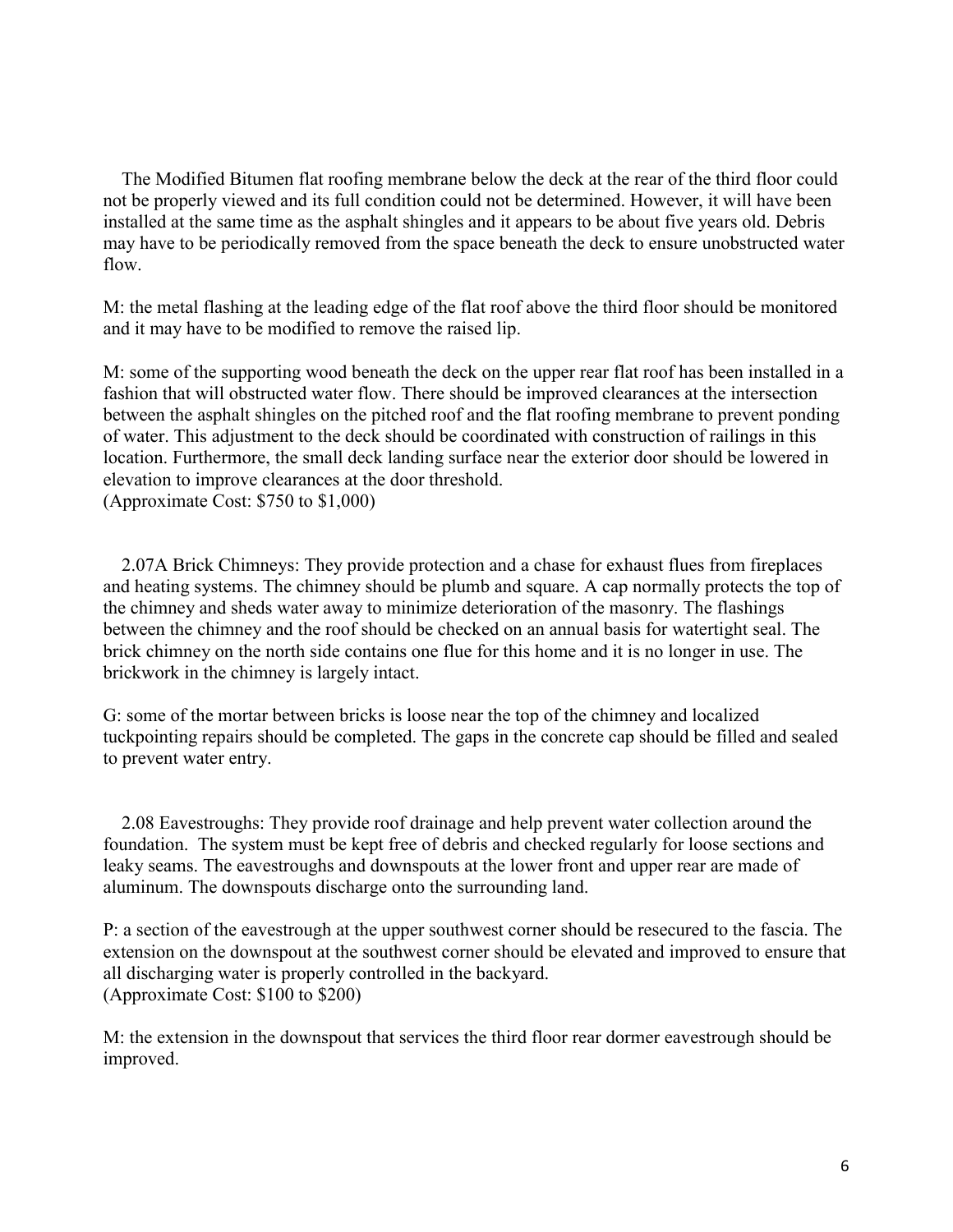G: due to the close proximity of large trees near the house, it will be necessary to clean out the eavestroughs at least twice a year to prevent clogging of the system and to ensure a proper flow of water to the downspouts.

 2.09A Masonry walls: The exterior walls in most locations are composed of brick masonry. Minor mortar deterioration is not uncommon and should gaps develop between bricks, they should be tuckpointed. The brickwork was found to be in generally good condition.

M: the brickwork is spalling (flaking of the brick face) in several locations on the south side at the rear and this will be due to long term past problems with water overflowing the upper eavestrough system. Some of the damaged bricks will likely have to be replaced in the future and further localized tuckpointing repairs may be necessary.

 2.09J Board-on-board wood siding: The wood siding at the lower rear is in acceptable condition. The wood siding will require periodic painting or staining maintenance to prevent deterioration.

M: ideally, a metal drip flashing should be installed above the wood siding at the lower rear.

 2.10A Exterior trim: All openings in the exterior walls include trim to cover frames and provide a place to seal and flash sidings. The trim should be kept well painted and caulked. The exterior window frames have been covered in aluminum trim in all locations to minimize deterioration and reduce maintenance.

 2.10B Soffits & fascia: The soffit and fascia protect as well as seal the attic and roof framing. The soffit is the horizontal overhang on the roof and the fascia is the vertical board to which eavestroughs are secured. They should be periodically checked for holes created by animals. The soffits and fascia in most locations are clad with aluminum and/or vinyl.

 2.11A Wooden porches & decks: The wood deck located at the lower rear was found to be in acceptable condition. The deck located on the flat roof at the upper rear was found to be in generally good condition. A periodic coat of preservative or paint to all exposed wood is recommended to maximize its life. There should ideally be no wood in contact with the soil. All decking boards, railings, and step treads should be for damage on an annual basis.

M: there is localized damage to some of decking boards at the lower rear and some repairs will eventually be necessary. The loose treads in the narrow set of steps at the southwest corner of the house should be secured.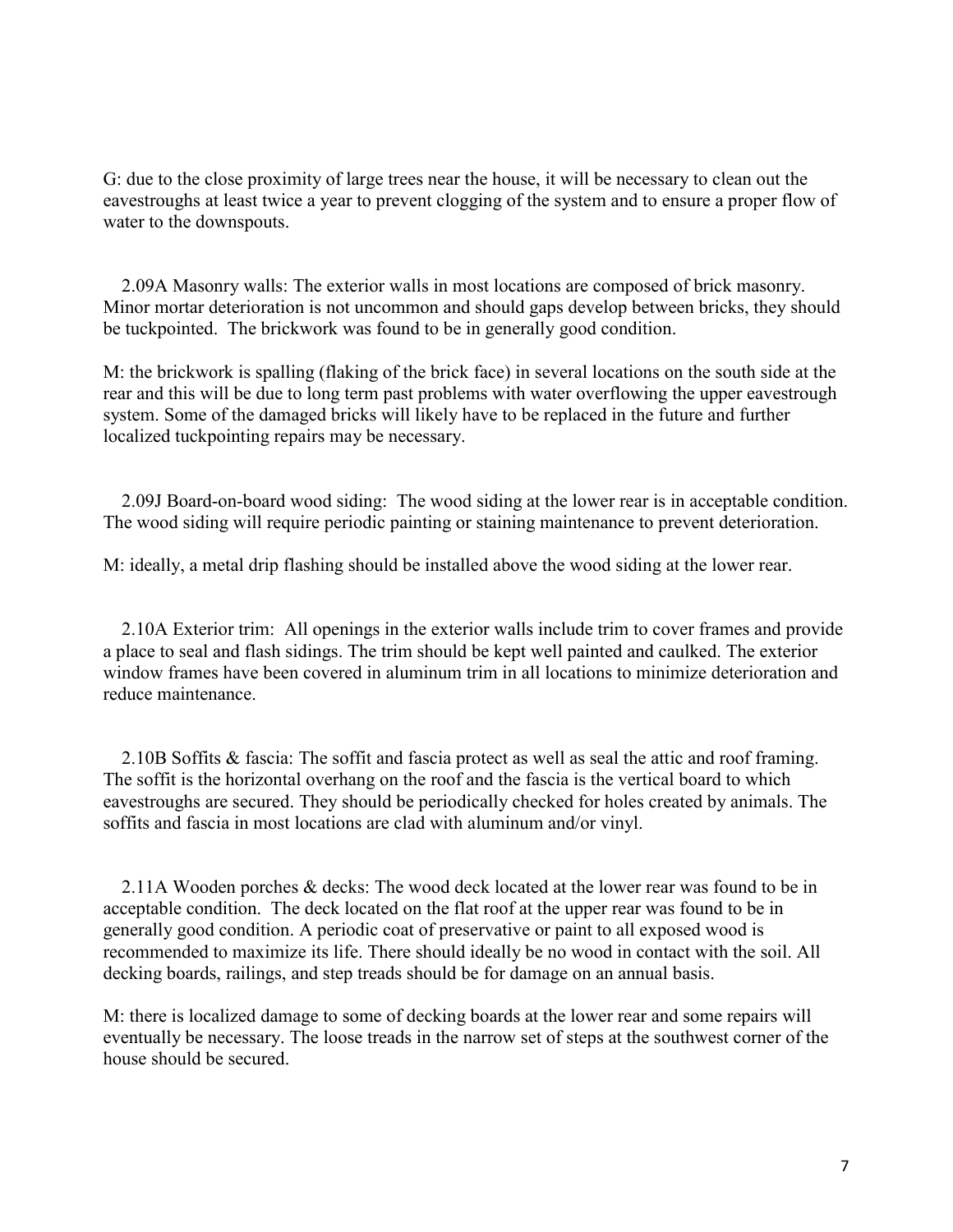M: guardrails should be installed at two locations on the north and south sides of the third floor deck to prevent ready access to the pitched roof. This should be coordinated with an adjustment to the deck support to improve clearance for water drainage in this area.

P: a handrail should be installed on the steps down to the backyard from the rear deck.

 2.11B Concrete decks: The concrete deck on the front porch was found to be in good condition. The concrete slab appears to be sound and no cracks were noted.

 2.12 Retaining walls: The concrete block retaining walls adjacent to the basement exterior stairwell at the front are in good condition.

### **ELECTRICAL**

 3.01 Electrical service & panel: This home is provided with an overhead 120/240-volt, 200-amp service. The size of the service is considered adequate for the electrical requirements of the house. The main electrical service is divided into two separately metered sub-services, 200-amps for the primary panel that services most circuitry in the house and 100-amps for the basement apartment. The main service entry, disconnect switches and distribution panels are located at the northeast corner of the basement. The distribution panels are rated for 125-amps and 200-amps and this is adequate for the existing sub-service sizes. The electrical services are grounded to the supply plumbing.

M: the main copper service wires in the conduit that extends through the roof are sized at # 3/0 and these wires are rated to support 200-amps. The two main distribution panels in the furnace room have a combined drawing capacity of 300-amps and the main 200-amp breaker in the larger panel may have to be replaced with a 100-amp circuit breaker.

 3.02 Distribution wiring: The visible distribution wiring in the house is composed of copper wire. It appears as if the house has been completely rewired. The accessible wiring is modern grounded cable that is equipped with a grounding wire. This wiring allows for the use of three pronged outlets.

 There are eight 240-volt circuits and they are protected by circuit breakers. A list of the appliances and the breaker ratings follows: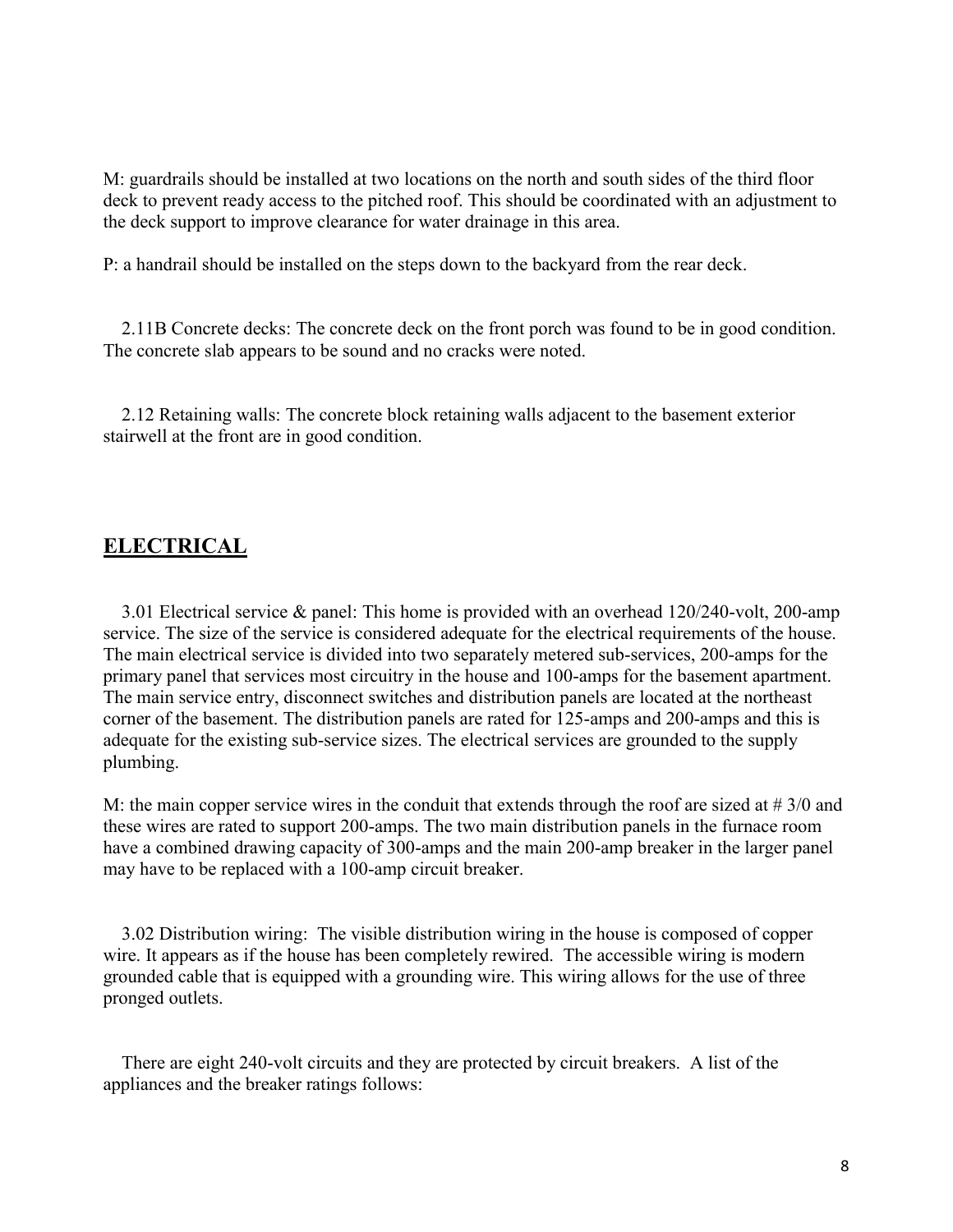| - kitchen range top         | 40-amps; main panel     |
|-----------------------------|-------------------------|
| - kitchen oven              | 30-amps; main panel     |
| - basement stove            | 40-amps; basement panel |
| - basement washer/dryer     | 30-amps; basement panel |
| - second floor washer/dryer | 30-amps; main panel     |
| - air conditioner           | 20-amps; main panel     |
| - ductless heat pump        | 20-amps; basement panel |
| - electric heating          | 15-amps; basement panel |
|                             |                         |

G: the circuit breaker for the basement heat pump system is slightly oversized and it should be replaced with a 15-amp breaker as that is the design capacity of the exterior condensing unit.

G: a tie bar should be installed to connect the pair of 15-amp circuit breakers for the electric baseboard heaters.

 The remaining breakers service 120-volt circuits. These supply electricity to the outlets and light fixtures throughout the house. Most circuits should be protected by a 15-amp breaker. The breakers should be tripped annually to ensure that they are in good operating condition. Seven 20-amp breakers in the two panels are correctly sized to service the wiring and dedicated T-slot outlets in the basement and main floor kitchens.

 3.03 Supply of outlets: The location of outlets in each room was verified. Often, furnishings in the house impede the ability of the inspector to locate all outlets. Overall, the supply of outlets was found to be adequate throughout the house.

 3.04 Operation of outlets & fixtures: Many of the outlets in the house were tested for continuity and grounding. The light fixtures and switches were also checked for proper operation. Six arc fault protected circuit breakers are located in the two panels and have been installed to provide additional protection for some of the outlets, typically in the bedroom. The electrical outlets in all washrooms are protected by ground fault circuit interrupter devices. Each was tested and found to be operable. This type of outlet provides a higher level of safety in bathrooms. The kitchen counter outlets located near the sinks are also ground fault protected.

 3.05 Exterior wiring: Grounded wire and exterior rated components are important safety features of the wiring system. The exterior outlets at the front and rear are protected with functional ground fault circuit interrupters to minimize the electrical shock hazard in these areas.

M: a metal guide wire may have to be installed to improve support for the main exterior electrical service conduit that extends through the lower front roof.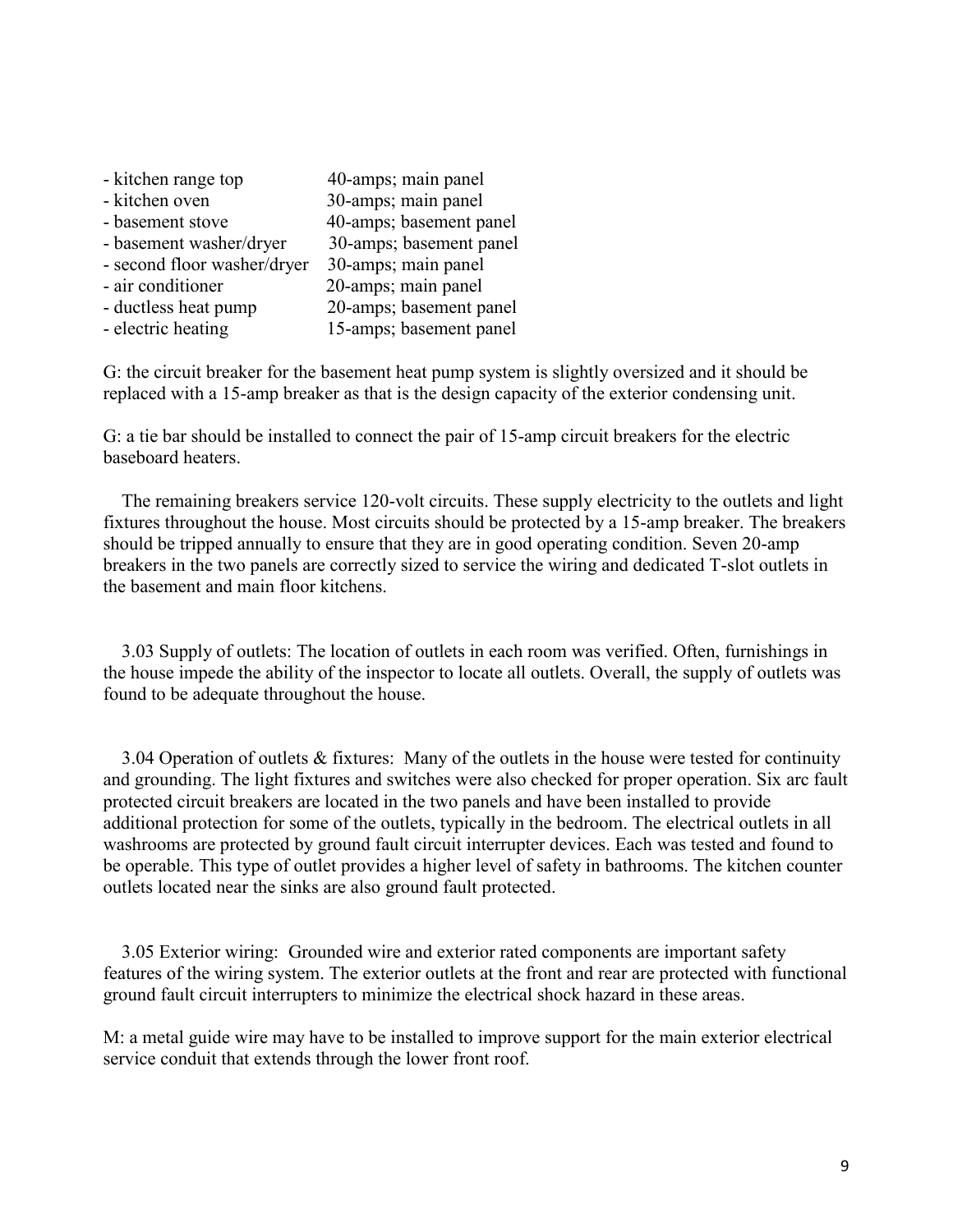3.06 Smoke Alarms: Working smoke alarms should be present on each floor of the house. In addition, there should be one working carbon monoxide detector on each sleeping level. Smoke alarms are present although none were tested during the inspection. They appear to be interconnected and it should be verified that there are functional smoke detectors on each floor of the house.

P: a smoke detector has been removed from the third floor ceiling and it should be replaced.

## **HEATING/COOLING**

 4.01M Type of system: The house is primarily heated by a high-efficiency, gas-fired forced-air furnace. This type of furnace utilizes the exhaust gases to a greater extent and improves the heating efficiency of the system. The exhaust is vented through a plastic pipe on the east side of the house. Based on the size of the home, the 2-stage furnace input heating capacity of 42,000 to 60,000 BTU's per hour should be sufficient. The furnace was installed in 2016 and heat exchangers typically last 15 to 20 years. The heat exchanger could not be accessed and its condition is not known. This is the critical component in the furnace and with time becomes susceptible to failure.

 The furnace was not tested during the inspection as the air-conditioner was in operation. Having the heating system inspected and cleaned annually is a wise practice and will help maintain a high level of heating efficiency.

 The PVC plastic exhaust flue pipe that vents the furnace to the exterior is intact. It should be inspected annually for moisture seepage at the joints.

 4.02A Heat distribution: Supply air registers and return-air grates were inspected for operation and location. It is common for the supply-air flow to be unbalanced and this will result in uneven heating and cooling. Dirt and dust build-up in the ducts will also adversely affect air flow. They should be cleaned every five to ten years. The distribution ductwork that services the three floors of the house extends up from the basement furnace room to the ceilings on the first and second floors and it was found to be in good condition. It would be a wise energy conservation practise to seal any noted leaks in the supply-air ductwork. Supply-air registers are present and functional in all rooms of the house and most are located in the ceilings on first and second floors. The number of return-air grates should be sufficient. The thermostat for the heating system is located centrally on the main floor.

G: there are a few abandoned original supply-air registers on first and second floors of the house.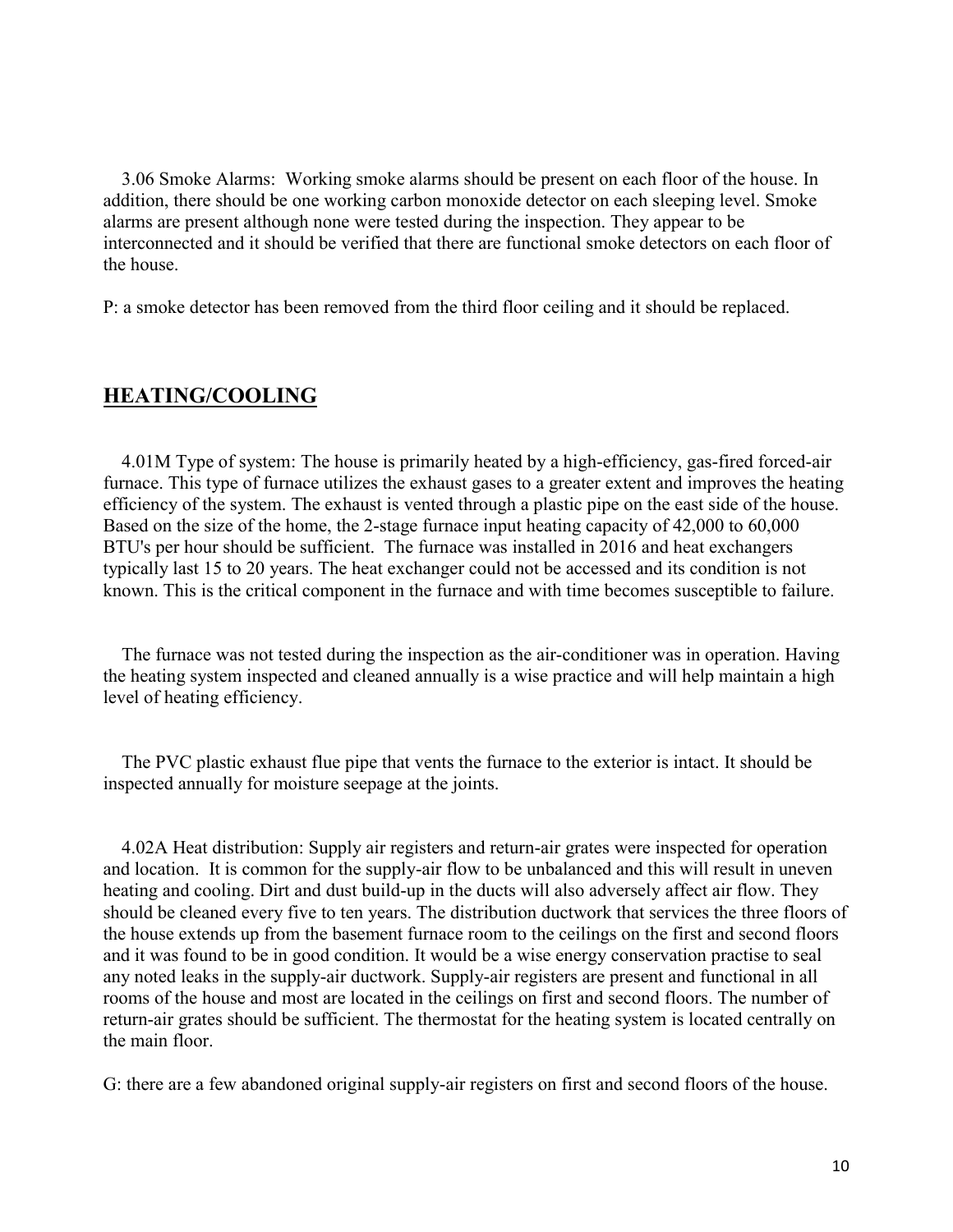Electric radiant heating is provided in the tiled floor of the basement washroom. It is controlled by wall mounted thermostats in the washroom. Two electric baseboard heaters are located at the rear of the basement and along with the ductless heat pump system are the primary sources of heat for the basement apartment.

 4.03A Humidifier: These are used in colder weather to maintain a comfortable relative humidity throughout the house. A cascading type humidifier is located in the plenum above the furnace. The humidistat is located in the ductwork above the furnace and should be adjusted (lowered) during cold weather to minimize condensation buildup on windows. (maintenance; soak the metal screen in vinegar once a year to remove calcium buildup; check drain pipe at bottom of unit for possible blockage). A baffle is located in the humidifier duct and it should be opened during the winter months when the heating system is in use.

 4.03B Air filter: A passive air filter should be kept in place beside the air-handler assembly in the furnace. It should be inspected at least every two months and replaced if dirty.

 4.03D Central air conditioning: The air cooled central air conditioning system was found to be operable during the inspection. The exterior condensing unit was installed within the last six years and it has a cooling capacity of approximately two tonnes. This appears adequate for this size of house. The furnace blower is fitted with an ECM motor which is of sufficient size for the air conditioning system. The condensate drain pipe extends to discharge into a floor drain. A baffle is located in the humidifier duct and it should be closed during the summer months when the air conditioning system is in use.

 4.03E Ductless Air-conditioning: The basement apartment is provided with a ductless wall mounted split coil air-conditioning system. This unit is a heat pump that will also provide auxiliary heating the shoulder seasons of the winter. The system will have been installed within the last six years and it has a cooling capacity of three-quarter tonnes. The condensate drain pipe appears to discharge into the basement washroom drain piping (to be verified). The cooling cycle of the heat pump system was tested and found to be operable during the inspection.

#### **PLUMBING**

 5.01 Supply plumbing: The visible water distribution pipes throughout the house are largely made of modern plastic Polyethylene (PEX) materials (REHAU manufacturer) with copper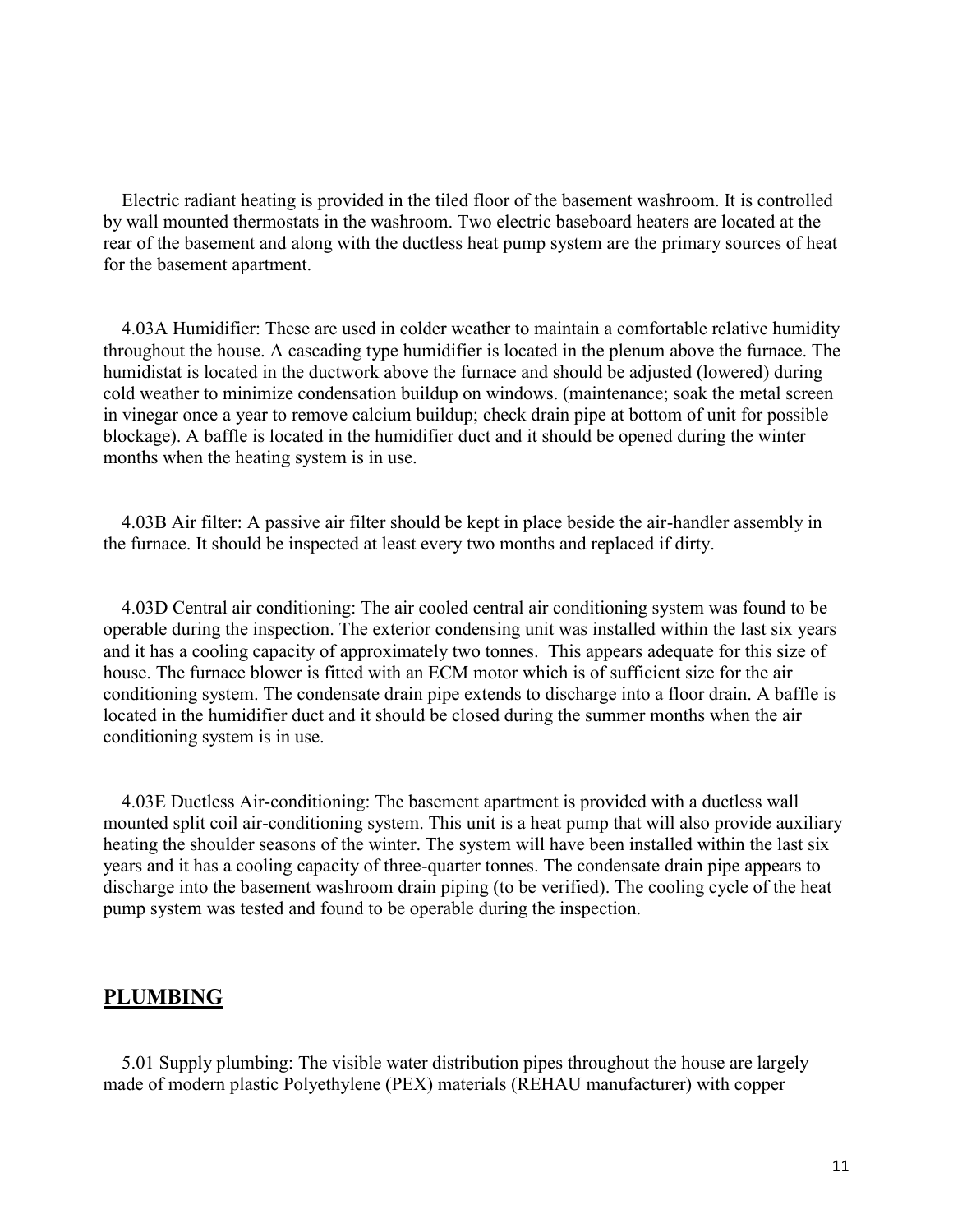sections near the water meter. The main water shutoff valve is located in the furnace room at the front of the basement.

 An inside shutoff valve (with a drain) has been installed in the supply pipe that services the outdoor faucet and an irrigation system at the front of the property. It is located in the furnace room. Closure of the internal valve (and draining of the external section of pipe) will prevent the exposed pipe from freezing during the winter months. The outdoor faucets at the front and on the south side at the rear of the house are also frost-free fixtures. Draining of the external section of the fixture will prevent the exposed pipe from freezing during the winter months. This will necessitate removing all garden hoses seasonally. The exterior irrigation system in the front yard has not yet been activated this season.

 5.02 Water Pressure: The water pressure (and flow rate) was observed on the upper floor of the house with simultaneous operation of several fixtures. Typically, two faucets are opened and a toilet is flushed. The water pressure and flow rate was found to be good and the house is serviced with a one inch diameter copper pipe.

 5.03 Waste plumbing: The waste drainage plumbing appears to have been substantially replaced with ABS and PVC plastic during renovations, though there are some sections of the original waste piping still present. An original cast iron stack that typically extends from the basement to the second floor washroom is present above the roof surface. The drainage pipes beneath the basement floor and under the front yard could not be examined and their condition is not known. However, the drain pipes beneath the basement floor will have been replaced with the floor level was lowered. Most of the basement waste drainage plumbing could not be viewed due to the finished nature of the walls and ceilings. Water flow through all drains and toilets is acceptable. Two floor drains were noted in the basement, in the furnace room and near the basement laundry facilities.

 A back-water valve has been installed in the main drain pipe beneath the concrete floor at the front of the basement. Back-water valves are installed to prevent water from the Municipal sewers from backing up into the basement. There is also a clean-out access to the main drain pipe beneath the front yard located in the front cold cellar.

P: a slight active leak was noted in the waste plumbing beneath the basement washroom sink and a repair is required.

 A sump pump system is present in the basement. The reservoir in the floor in the cold cellar at the front of the basement is designed to collect water from an interior foundation drain system ("weeping tiles") and also the window wells at the rear and then pump that water to the exterior at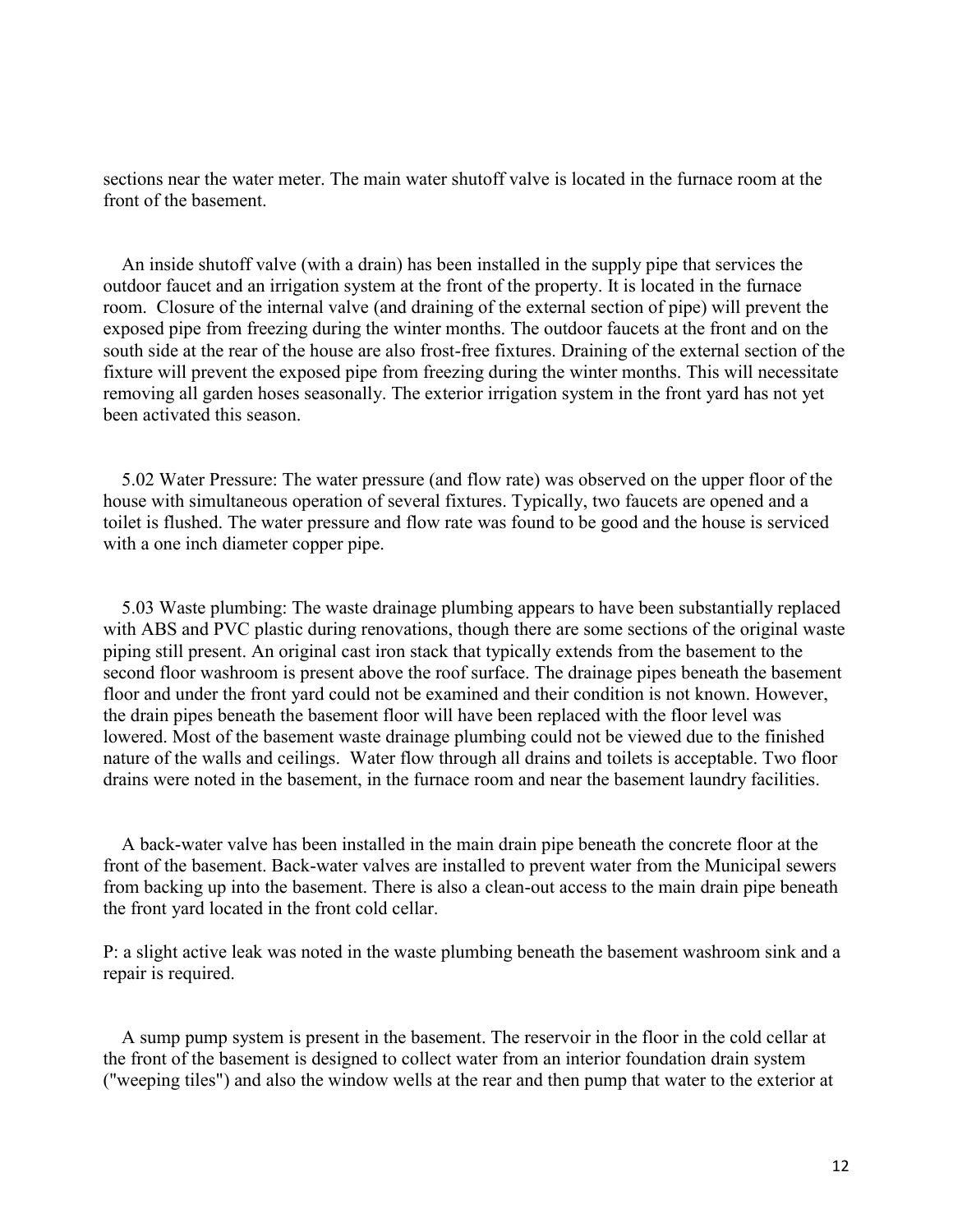the front of the house. The pump was operable and should be inspected annually to ensure that the float is set up to operate the pump correctly.

 The main waste plumbing stack is vented through the roof to the exterior (see in wood frame box that extends through the roof deck). However, it could not be determined whether the branch waste plumbing in all locations is connected and functional.

G: a mechanical vacuum relief vent was noted in the main floor kitchen drain pipe. This is not a standard installation, but is often used when correct venting methods are difficult to provide.

 5.04 Demand Water Heater: The house is serviced with an Automatic Instantaneous Water Heater to provide hot water for the plumbing fixtures. This "demand" tankless water heater may be an owned appliance (to be verified) and it was installed about six years ago (in 2016). This modulating water heater has a heating capacity of 19,900 to 180,000 BTU's per hour and a recovery capacity of 265 gallons per hour and this should be adequate for the number of bathrooms and kitchens in the house.

 5.05 Plumbing fixtures: All faucets, toilets and shower diverters were tested to ensure that they were in working condition. The plumbing fixtures throughout the house are functional. The bathtub tiling in the basement and second floor washrooms is intact. The tile grout and seal around the tub should be checked periodically and if necessary, resealed with silicone to prevent tile deterioration.

#### **INSULATION**

 6.01A Attic: Most of the attic spaces and flat roof ceiling cavities above the second and third floors could not be accessed during the inspection and as a result, the amount of insulation above the ceilings could not be determined. The recommended thermal resistance level (R value) for the attic is a minimum R-32, which corresponds to about ten inches of fiberglass batts or loose-fill cellulose fibre insulation. The flat roof cavities should ideally be insulated with eight inches of insulation. There are about four inches of high density spray foam insulation that has been applied to the rafters in the accessible attic space at the front of the third floor.

 6.01D Knee-wall cavities: The small attic spaces behind the walls at the rear corners of the third floor are known as knee-wall cavities. Unless the space is used for storage, the walls and floor joist cavities in these attic spaces should both be insulated. Access to these cavities was limited (there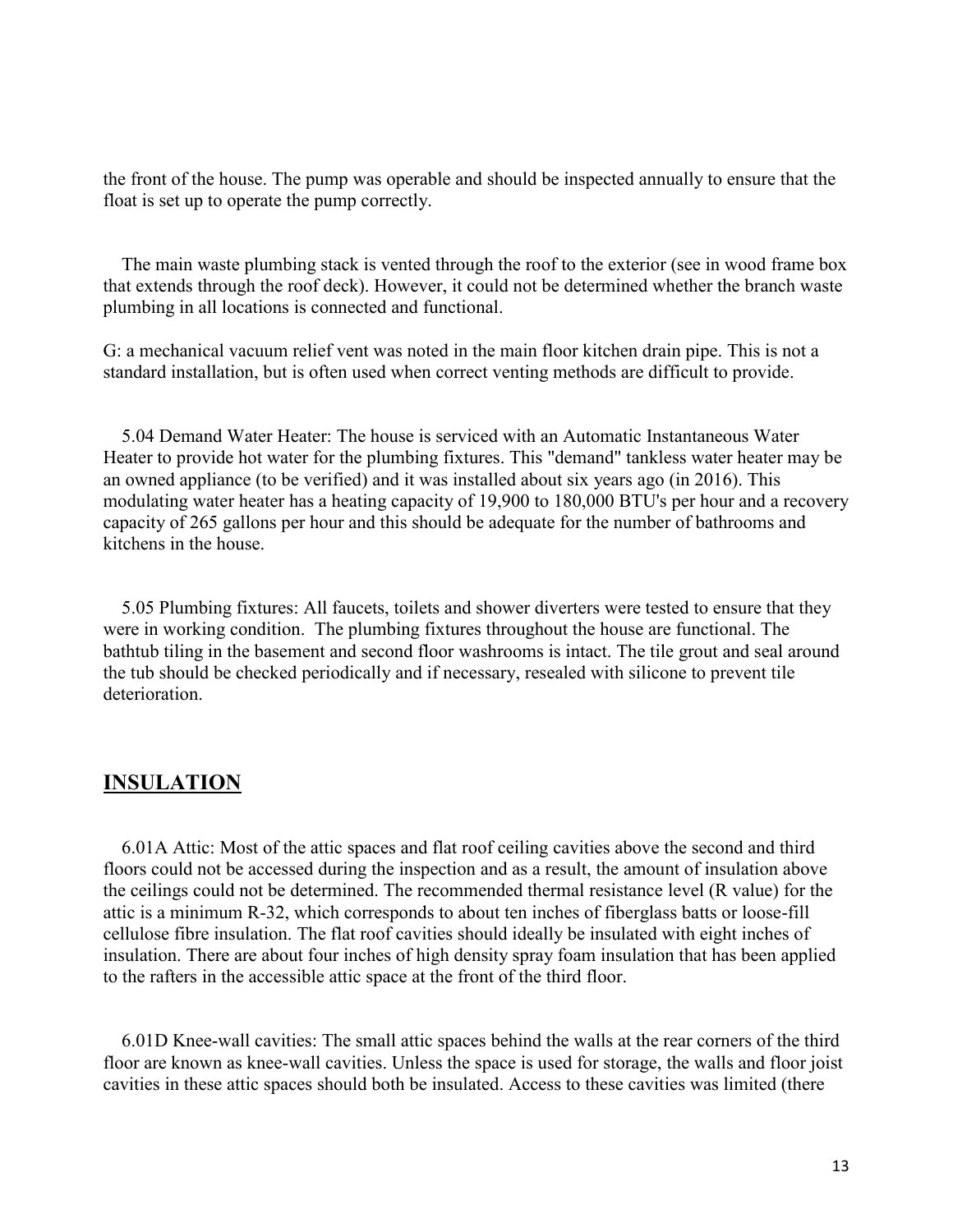are two observation panel openings) and there is not any access to the attic space beneath the turret at the upper front of the home.

M: the installation of additional insulation is recommended in the knee-wall cavities at the rear corners of the third floor. Ideally, additional high density spray foam should also be installed on the roof rafters at the front of the third floor to increase the depth.

 6.02 Venting: Minimal attic ventilation is present (typical of older homes). Attic venting reduces heat buildup in the attic and minimizes the risk of potential condensation and ice-damming problems in the winter months.

 6.03 Exterior walls: Insulation does not appear to present in many of the original exterior walls. The small gap within the wall cavities of solid masonry homes normally prohibits the placement of insulation. This type of wall construction usually has a thermal rating of R-4 to R-6.

 The basement exterior wall cavities were not accessed and the amount of insulation present was not determined.

 6.06 Weatherstripping: Besides insulation, an effective means of controlling heat loss is by ensuring that the interior of the house is well sealed. There is often air movement between the interior and exterior walls in most houses. Interior losses occur around electrical outlets and at windows and exterior doors. Savings can be gained by checking the above areas and making corrections where necessary. Double-paned and thermalpane windows are present throughout the house.

## **GENERAL INTERIOR**

 7.01 Walls & Ceilings: The walls and ceilings are finished in a combination of original plaster and drywall installed with past renovations. The wall and ceiling finishes were found to be in generally good condition.

 7.02 Flooring: The flooring systems show no obvious defects. They felt secure throughout and are functional. The staircases in the house are sound.

G: sub-flooring should be installed in the third floor front attic space, if use for storage is planned.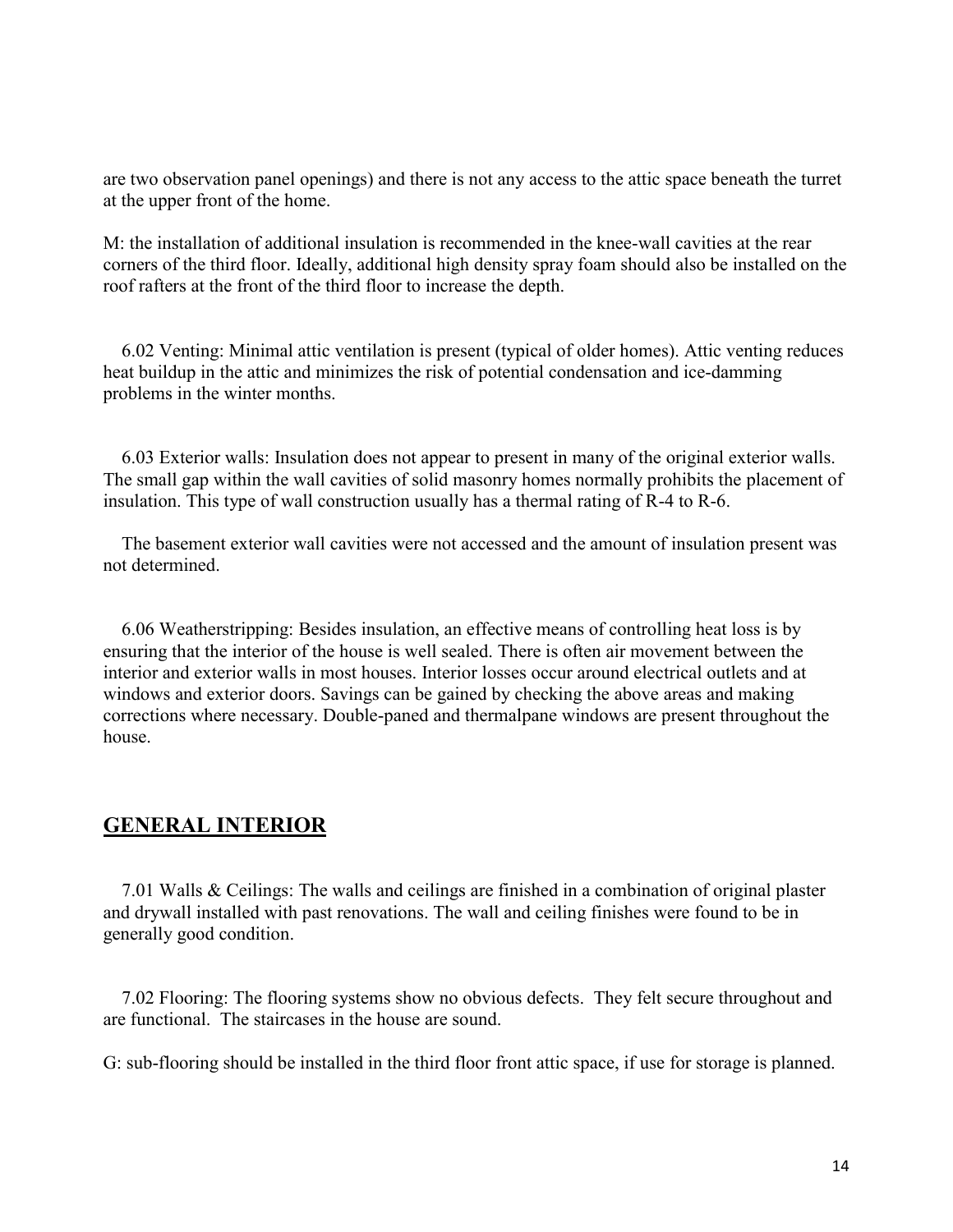G: there should be improved clearances for the handrail in the upper section of stairwell to the second floor so that it can be easily grasped.

 The door jambs are for the most part square throughout the house, allowing good closure of interior doors. The hardware on the doors is functional.

 7.03 Windows: The following is a list of window types and any noted deficiencies. It is normal for the operation of wood windows to vary due to swelling and shrinking of the frames between the summer and winter months.

- + sliding glass windows surrounded by a vinyl frame.
- + vinyl framed casement windows.
- + fixed vinyl framed windows.
- + vinyl framed awning windows.
- $+$  vinyl framed single & double hung windows.

 The windows and related hardware were found to be intact and all operable windows are functional. The windows throughout the house are provided with thermalpane glass.

 7.05 Ventilation: Moisture produced from cooking, showering and normal body perspiration, often result in unhealthy humidity levels in the house. Externally vented exhaust fans are recommended in each bathroom and kitchen. The kitchen exhaust fans in the basement and on the main floor were found to be operable and they are vented to the exterior. The exhaust fans located in all washrooms are operable and they appear to be vented to the exterior. The dryers in the basement and on the second floor are also vented to the exterior.